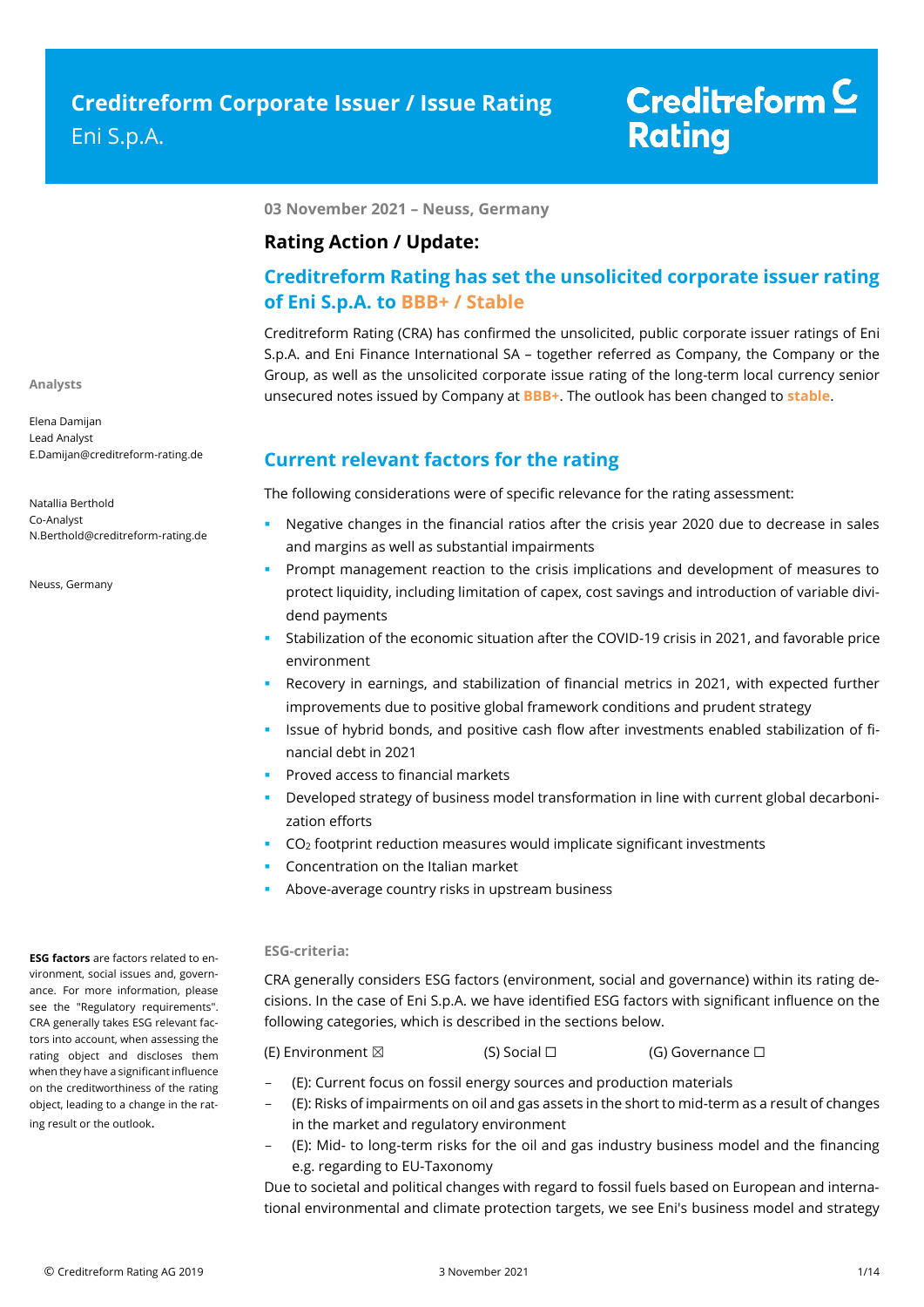impaired in the medium to long term. Global efforts towards decarbonization lead us to expect significant shifts in the demand for fossil fuels in the medium term, which have a direct material influence on the Company's activities in the form of restrictions, costs for  $CO<sub>2</sub>$  certificates and environmental protection measures, recultivation expenses, as well as on its investment behavior in the form of redesigning the product portfolio and investments in technologies aiming to limit CO<sub>2</sub> emissions. Due to global CO<sub>2</sub> budgets, the risk of stranded assets cannot be ruled out in the future. Current trends in automobile registrations imply likely shifts and a general decline in demand for refined products. In addition, these tendencies have an ever greater influence on the behavior of potential investors, and could make access to capital market resources more difficult in the future.

Nevertheless, we assume that oil and gas will continue to play an important role in the energy business and industrial production in the long term, albeit with gradually decreasing relevance. We see natural gas in particular as an essential part of the energy mix in the long term and as a transition technology.

In line with an overall social and political climate protective efforts, Eni's strategy is aimed at the fundamental target of complete climate neutrality (Scope 1, 2 and 3) by 2050. To achieve this target, Eni has worked out a range of concrete measures, which include, inter alia:

- reduction of hydrocarbon production with growth of the share of gas to 60% by 2030 and 90% by 2050;
- conversion of traditional refining through use of recycled waste materials and bio-products;
- enhancement of efficiency and digitization;
- expansion of renewable capacity from 0.7 GW in 2021 to 15 GW in 2030 and 60 GW in 2050 and increase in the number of retail customers to 20 million by 2050;
- use of new technologies for  $CO<sub>2</sub>$  capture and storage, and production of electricity and hydrogen from gas;
- development of charging infrastructure for electric mobility;
- forest conservation projects to offset the unavoidable  $CO<sub>2</sub>$  emissions.

These measures require significant investments, with a corresponding impact on the Company's financial metrics. For the period 2021-2024, Eni plans overall spending of 5.7 billion EUR for decarbonization projects, which in future it is to make up 20% of the total capex.

Due to the specific goals and active measures to improve sustainability, we currently see the effects of ESG factors as limited. However, our overall assessment of the assessment area had a negative impact on the rating.

A general valid description of Creditreform Rating AG, as well as a valid description of corporate ratings for understanding and assessing ESG factors in the context of the credit rating process, can be foun[d here.](https://creditreform-rating.de/en/about-us/regulatory-requirements.html?file=files/content/downloads/Externes%20Rating/Regulatorische%20Anforderungen/EN/Ratingmethodiken%20EN/The%20Impact%20of%20ESG%20Factors%20on%20Credit%20Ratings.pdf)

# **Rating result**

The current unsolicited corporate issuer rating of BBB+ attests Eni S.p.A. a highly satisfactory level of creditworthiness, representing a low to medium default risk. After the outbreak of the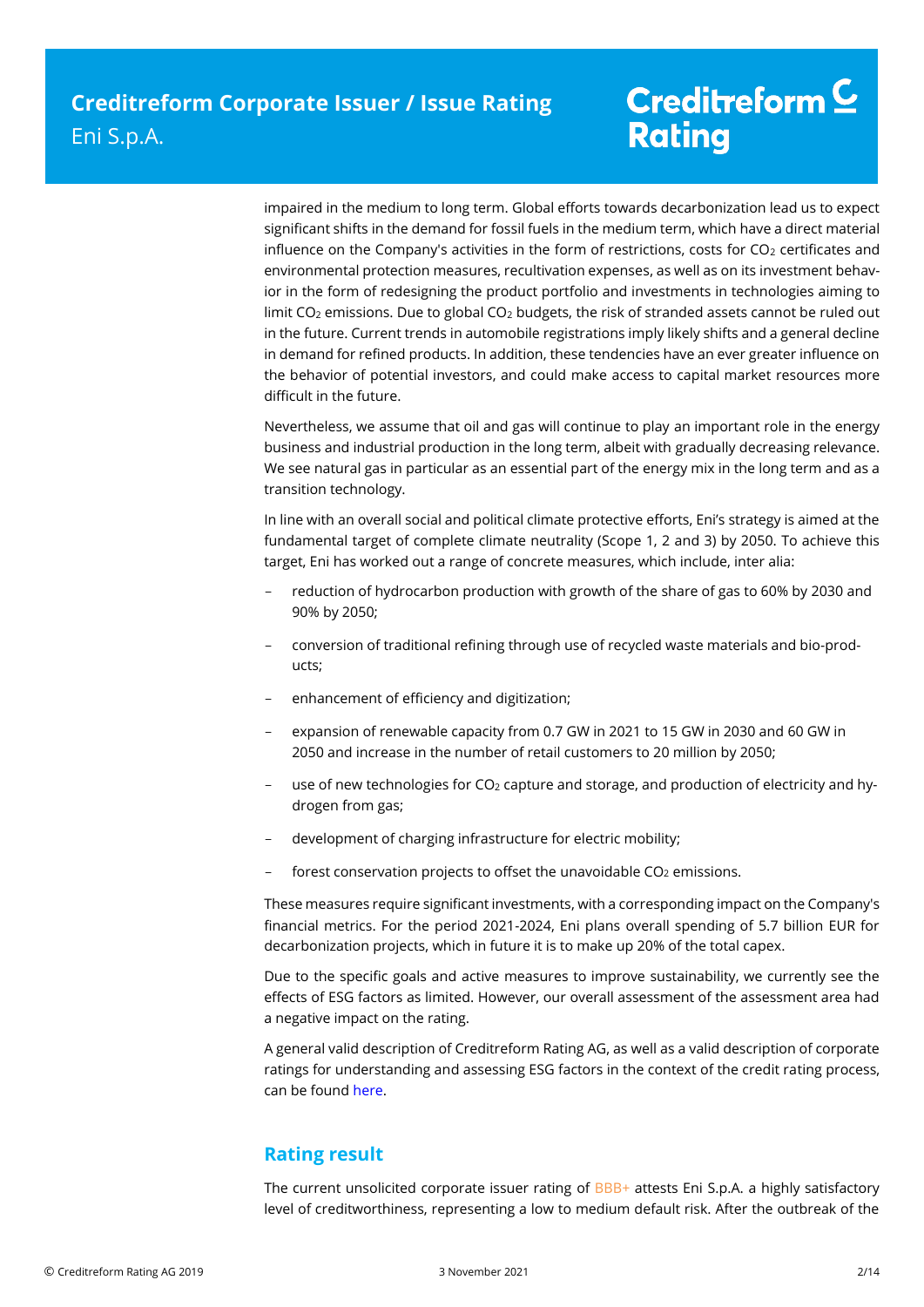# Creditreform<sup>C</sup> **Rating**

COVID-19 pandemic, and a significant decrease in sales and margins, the management developed a range of liquidity-protecting measures, including capex limitation, cost savings and the introduction of a variable dividend. These measures, along with the issuance of hybrid bonds, has allowed the Company to withstand the crisis and keep its indebtedness at its pre-crisis level. Against the backdrop of the global stabilization of markets and commodity prices, development in the financial year 2021 shows a significant improvement in Eni's earnings and cash flows, and consequently of its key financial figures, despite a slight decrease in exploration and production. The overall economic recovery with growing demand for energy sources and rising prices, along with the Company's strategy of restrained capex especially in upstream and controlled costs and distribution, support our rating assessment.

We have based the rating on our assessment that the Group is dependent on the Italian government as the main shareholder, and moderately dependent on the country's overall economic situation. The rating of Eni is constrained by the sovereign rating of the Italian Republic (CRA: BBB- / negative as of 05 March 2021). We attest the Group a corporate rating two notches above the sovereign rating of the Italian Republic. In our rating, the current focus on fossil fuels in connection with the associated material effects on the Company's activities is taken into account as a negative factor.

# **Outlook**

The one-year outlook for the unsolicited corporate issuer rating of Eni S.p.A. is stable. We assume that, in accordance with progress towards a sustainable containment of the COVID-19 pandemic, and an expected overall economic recovery in 2021 and 2022, the demand for oil and gas and their products will further improve. Currently, the gas and naphtha supply does not cover increased demand resulting from improved economic situation after the pandemic, which is the primary reason for extreme price increases, especially in Europe. We assume an overall stabilization of the prices and do not expect commodity price erosions in the middle-term perspective. On the other side, the negative impact of the crisis induced by the pandemic on Eni's financials has been rather significant, so that we do not exclude a change in outlook to negative if the framework conditions worsen again.

**Best-case scenario: BBB+**

#### Please note:

The scenarios are based on information available at the time of the rating. Within the forecast horizon, circumstances may occur that could lead to a change of the rating out of the indicated range.

In our best-case scenario for one year, we assume a rating of BBB+. In this scenario, economic recovery progresses in 2021 and 2022, and the Group continues to implement its strategy and to follow efficiency optimization measures and financial discipline. Due to the deterioration of Eni's key financials in 2020 resulting from the COVID-19 crisis, we believe that an improvement of the rating during one year is unlikely. In addition, our rating is restrained by the sovereign rating of Italy, which cannot be exceeded by more than three notches and is currently at BBBwith a negative outlook.

#### **Worst-case scenario: BBB**

In the worst-case scenario for one year, we assume a rating of BBB. In this scenario, we assume that the economic environment remains unstable, resulting in deterioration of the Company's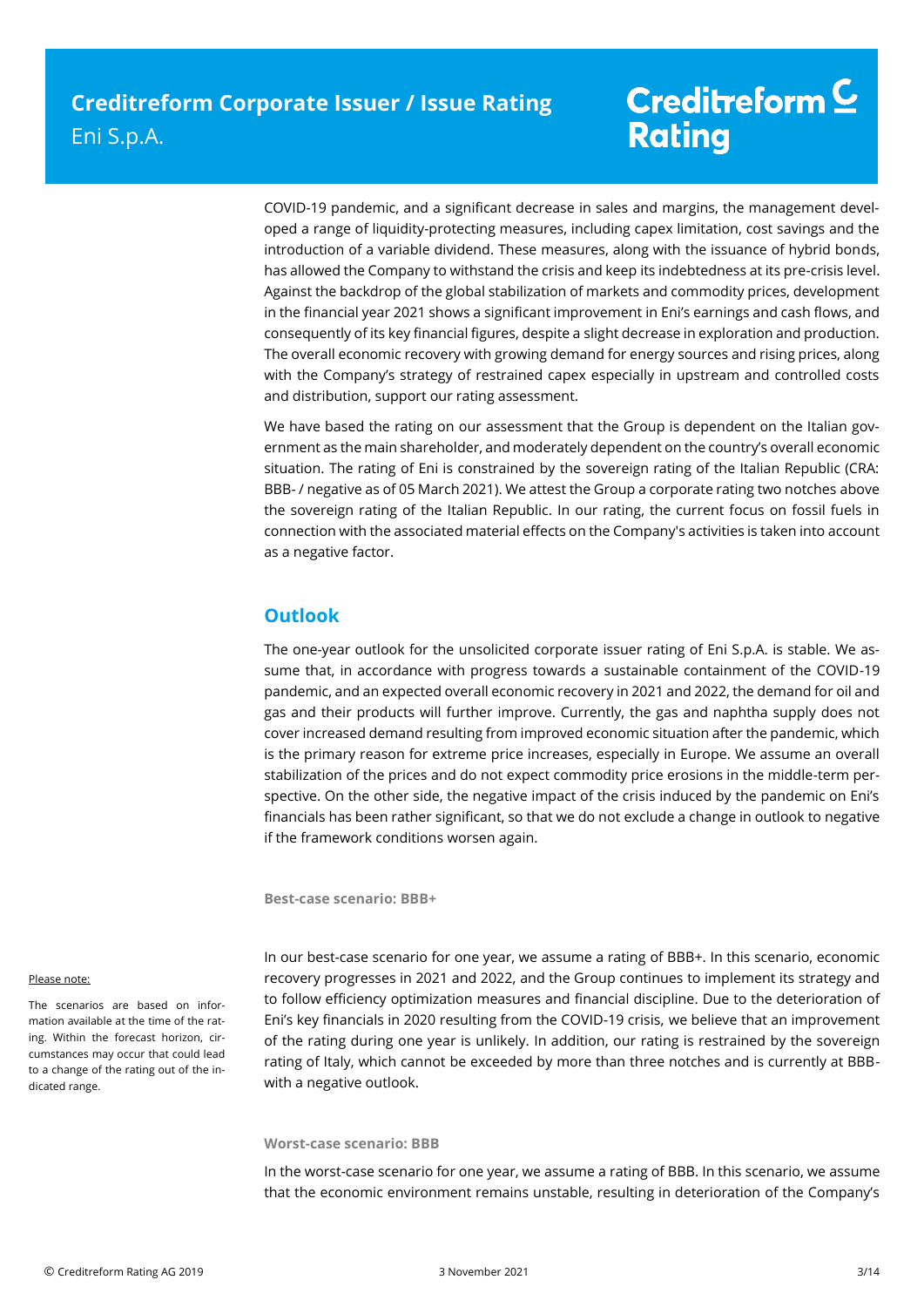earnings, or a disproportionate increase in debt compared to earnings. In addition, the deterioration of the sovereign rating of Italy could have a negative impact on the Eni's rating.

# **Business development and outlook**

The development of the Group in 2020 was marked by a severe decline in demand for oil, induced by worldwide repeated lock-down measures during the year intended to contain the spread of COVID-19 pandemic. The situation was aggravated by disagreements among the OPEC+ members, which caused an oversupply of oil in March 2020 with an unprecedented fall in prices. As a result, the average Brent price declined by 35% compared to previous year, as did the average price for natural gas. Eni's average refining margin was down by 60% following the depressed demand environment for refinery products.

Table 1: Financials of Eni S.p.A. I Source: Eni S.p.A. Annual report 2020, standardized by CRA

| Eni S.p.A.<br>Selected key figures of the financial statement analysis | <b>CRA standardized figures<sup>1</sup></b> |             |  |
|------------------------------------------------------------------------|---------------------------------------------|-------------|--|
| Basis: Annual accounts and report of 31.3. (IAS, Group)                | 2019                                        | 2020        |  |
| Sales (million EUR)                                                    | 69,881.00                                   | 43,987.00   |  |
| EBITDA (million EUR)                                                   | 17,279.00                                   | 7,081.00    |  |
| EBIT (million EUR)                                                     | 8,957.00                                    | $-327.00$   |  |
| EAT (million EUR)                                                      | 155.00                                      | $-8,628.00$ |  |
| EAT after transfer (million EUR)                                       | 148.00                                      | $-8,635.00$ |  |
| Total assets (million EUR)                                             | 118,208.00                                  | 104,119.00  |  |
| Equity ratio (%)                                                       | 40.40                                       | 36.16       |  |
| Capital lock-up period (days)                                          | 54.73                                       | 72.02       |  |
| Short-term capital lock-up (%)                                         | 26.85                                       | 33.18       |  |
| Net total debt / EBITDA adj. (factor)                                  | 3.29                                        | 7.06        |  |
| Ratio of interest expenses to total debt (%)                           | 2.10                                        | 1.74        |  |
| Return on Investment (%)                                               | 1.17                                        | $-7.36$     |  |

Against the backdrop of low prices and low production volumes in 2020, the Company suffered a significant decline in sales (37%), and reported a net loss of 8.64 billion EUR. Following the management's revised assumptions regarding long-term gas and oil prices, Eni recognized an impairment of 3.3 billion EUR on its oil and gas assets, as well as on refineries. Along with impairments, there was a range of other expenses connected to the exceptional economic situation in 2020, which were of a non-recurring nature, inter alia 1.3 billion EUR evaluation losses, 1.66 billion losses taken from at-equity accounted investments, and a 1.3 billion write-down of deferred tax assets driven by a projection of lower taxable income. According to Eni, non-recurring items amounted 7.9 billion EUR and the adjusted net loss for 2020 was 758 million EUR. Net cash from operations declined by 7.6 billion EUR (61%) compared with 2019, to 4.8 billion EUR.

 $\overline{a}$ 

<sup>1</sup> For analytical purposes, CRA adjusted the original values in the financial statements in the context of its financial ratio analysis. For example, when calculating the analytical equity ratio, deferred tax assets, goodwill (entirely or partly), and internally-generated intangible assets are subtracted from the original equity, whilst deferred tax liabilities are added. Net total debt takes all balance sheet liabilities into account. Therefore, the key financial figures shown often deviate from the original values of the company.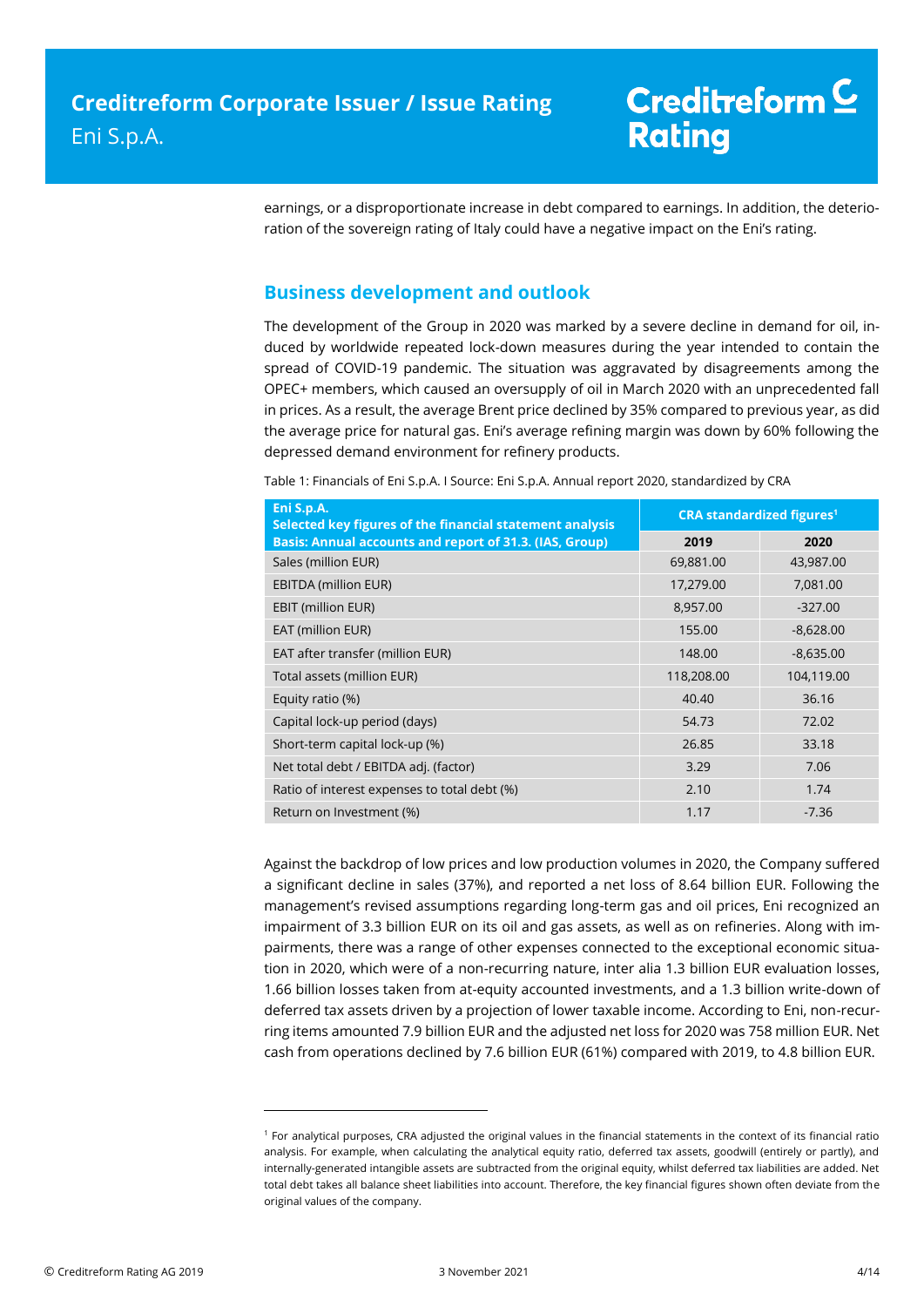In response to the crisis implications, the Group's management introduced cost-saving measures which brought an improvement of 1.1 billion EUR. Furthermore, a package of liquiditypreserving actions was implemented, such as a capex reduction by 35% which brought savings of 2.6 billion EUR, issuance of bonds (2.0 billion EUR) in May 2020, and hybrid bonds (3.0 billion EUR) in October 2020, as well as putting the share buyback program on hold. The capital expenditure was revised and reduced to 4.6 billion EUR, 46% less than in the previous year (8.3 billion EUR), partly due to the OPEC+ extraction limitations. The distribution policy was adjusted through the introduction of a variable component in dependence on the volatility of market prices. Leveraging on these measures, the Company was able to overcome the downturn and to keep the net borrowings almost at the 2019 level (16.59 billion EUR as of 31 December 2020 vs. 17.13 billion EUR as of 31 December 2019, including lease liabilities). The Group's liquidity reserves as of 31 December 2020 amounted to 20.4 billion EUR, consisting of 9.4 billion EUR cash and cash equivalents, 5.3 billion EUR of undrawn credit lines, and 5.4 billion EUR of readily disposable securities, and were adequate considering the forthcoming financial obligations and committed investments for 2021 of 11 billion EUR as well as dividend payments (1,965 million EUR in 2020).

Development in the first nine months of 2021 was characterized by general economic recovery and favorable framework conditions, despite the ongoing effects of the COVID-19 pandemic. In the third quarter of 2021, the Brent price increased by over 70% to an average of 73.5 USD/bbl against the backdrop of the macroeconomic growth, the normalization of global stocks, the production management of the OPEC+ alliance, and a disruption of oil production in the Gulf of Mexico after hurricane Ida. The prices for gas on the spot markets in Europe and in Italy reached 500 EUR kcm, i.e. year-on-year increases of +500% and +400% respectively. The reasons for this price surge lie in the economic recovery, reduced global supply, and lower storage levels than historical averages. Mainly due to the higher feedstock and utility costs, the margins in chemical and refinery business remained low.

Table 2: Business development of Eni S.p.A. I Source: Interim Consolidated Report as of September 30, 2021, reported information

| Eni S.p.A.                       |          |        |        |                   |  |
|----------------------------------|----------|--------|--------|-------------------|--|
| In million EUR                   | 2020     | 2021   | Δ      | $\Delta$ %        |  |
| Sales                            | 32,356   | 49,809 | 17,453 | 53.9              |  |
| Operating profit (loss)          | (3, 555) | 6,650  | 3,095  | $\qquad \qquad -$ |  |
| Adjusted operating profit (loss) | 1,410    | 5,858  | 4,448  | 315               |  |
| Net profit (loss)                | (7,838)  | 2,306  | 10,144 | $\qquad \qquad -$ |  |
| Adjusted net profit (loss)       | (808)    | 2,630  | 3,438  | --                |  |

As of 30 September 2021, Eni generated sales of 49,809 million EUR, an increase of 54% compared with the previous year (2020: 32,356 million EUR), and reported an operating profit (EBIT) of 6,650 million EUR (2020: -3,555 million EUR) and an adjusted operating profit of 5,858 million EUR (2020: 1,410 million EUR). This strong performance was primarily driven by the Exploration & Production segment, which reported an operating profit of 6.0 billion EUR (2020: -1.2 billion EUR) and an adjusted operating profit of 5.7 billion EUR (2020: 0.7 billion EUR). This development was primarily driven by materially higher average realized prices for oil and gas (78% and 48% respectively for nine months) and lower costs, and partly offset by lower production due to maintenance activities (1.663 kboe/d vs. 1.740 kboe/d in 2020). EGL, Power and Renewables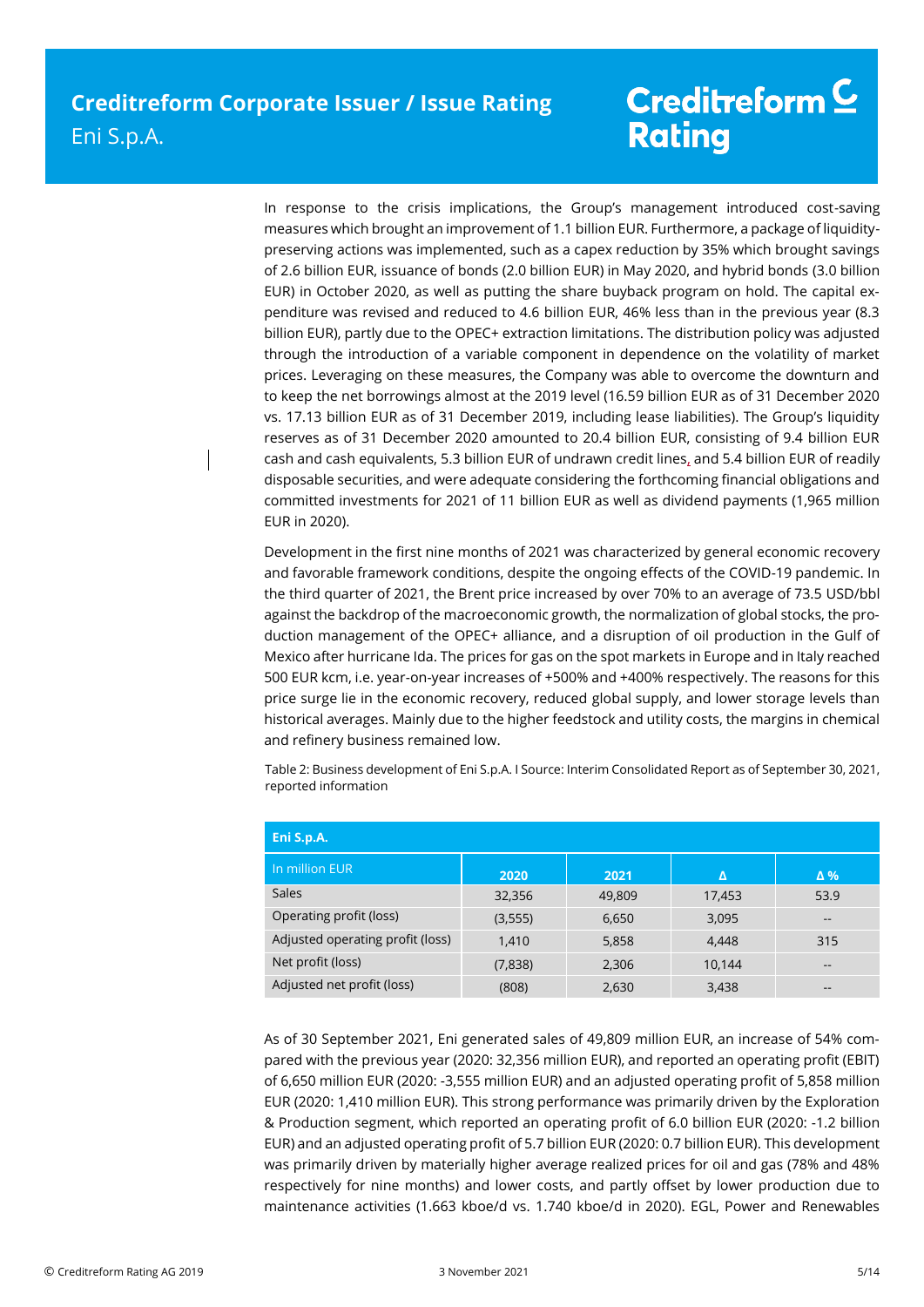generated an adjusted EBIT of 374 million EUR (2020: 333 million EUR), which was supported by gains in the Company's extra-commodity business, as well as benefits from the integration of the distributed photovoltaic business (Evolvere), marketing initiatives in Italy, a growth in the customer base following expansion in Greece, the acquisition of Aldro Energía in Spain, and offset by the unfavorable trading environment in its generation business. The Company's activities In Refining & Marketing were marked by a negative development of refinery margins, as well as by the higher costs for  $CO<sub>2</sub>$  emission allowances, which resulted in an adjusted operating profit of -10 million EUR, 374 million EUR lower than in nine months of 2020. In the Chemicals division, the EBIT amounted to 266 million EUR (2020: -184 million EUR) due to the recovery in demand and better plant utilization. Global Gas & LNG was affected by negative spreads between European and Italian spot markets (TTF/PSV spread at first time in history negative in third quarter 2021), and was significant compared to 2020 (40 million EUR vs. 400 million EUR), also due to one-off positive effects due to renegotiation of contracts and portfolio optimization accounted for in 2020. The adjustments mainly refer to accounting effects of certain commodity derivatives (charges of 2,135 million EUR in GGP division and gains of 1,995 million EUR in EGL, Power and Renewables division) driven by the growth of natural gas prices. In the Refining & Marketing & Chemicals, net charges of 1,106 million EUR were incurred, mainly due to impairment losses taken at operated refineries and joint operations in Italy and in Europe, leading to the complete write-off of the stated book values, which were driven by the projections of expected lower future cash flows on the back of a deteriorated margin environment, and the forecast of higher expenses for emission allowances.

| Table 3: The development of corporate divisions in 2021   Source: Interim Consolidated Report as of Sep- |  |  |  |
|----------------------------------------------------------------------------------------------------------|--|--|--|
| tember 30, 2021                                                                                          |  |  |  |

| Eni S.p.A. according to individual corporate divisions in 2021 |                                         |              |                             |                |                                                              |        |                                         |       |
|----------------------------------------------------------------|-----------------------------------------|--------------|-----------------------------|----------------|--------------------------------------------------------------|--------|-----------------------------------------|-------|
| in million EUR                                                 | <b>Exploration</b><br><b>Production</b> | $\mathbf{g}$ | <b>Global Gas &amp; LNG</b> |                | <b>Refining &amp; Mar-</b><br>keting & Chemi-<br><b>cals</b> |        | <b>EGL. Power &amp; Re-</b><br>newables |       |
|                                                                | 2020                                    | 2021         | 2020                        | 2021           | 2020                                                         | 2021   | 2020                                    | 2021  |
| Sales from opera-<br>tions                                     | 10.095                                  | 14.469       | 4.853                       | 10.630         | 18.783                                                       | 27,948 | 5.414                                   | 7,136 |
| Operating profit                                               | (1, 164)                                | 6.000        | (42)                        | (1, 965)       | (2, 324)                                                     | 284    | 256                                     | 2,887 |
| Adjusted<br>operat-<br>ing profit                              | 745                                     | 5.663        | 427                         | 44             | 110                                                          | 256    | 333                                     | 374   |
| Adjusted<br>net<br>profit (loss)                               | (504)                                   | 3.285        | 290                         | $\overline{2}$ | (41)                                                         | 166    | 234                                     | 273   |

Adjusted net profit in the first nine months of 2021 amounted to 2,306 million EUR, up by 3.4 billion EUR compared to the previous year (30 September 2020: -808 million EUR), which was favorably influenced by the better performance of at equity accounted investments and normalized tax rate. The Group generated a net cash flow from operations of 8.1 billion EUR, driven primarily by better performance in upstream activities, allowing the Company to cover its net capex (4 billion EUR), pay interim dividends for 2021 (cash out of 1.5 billion EUR), and to start the 400 million EUR share buyback program, of which 197 million EUR was paid as of October 2021.

The reported shareholder's equity increased by 2,787 million EUR to 40,280 million EUR due to the net profit for the period (2.32 billion EUR) and emission of hybrid bonds for 2.0 billion EUR in May 2021, and was offset by the dividend payments (2.4 billion EUR, of which 1.5 billion EUR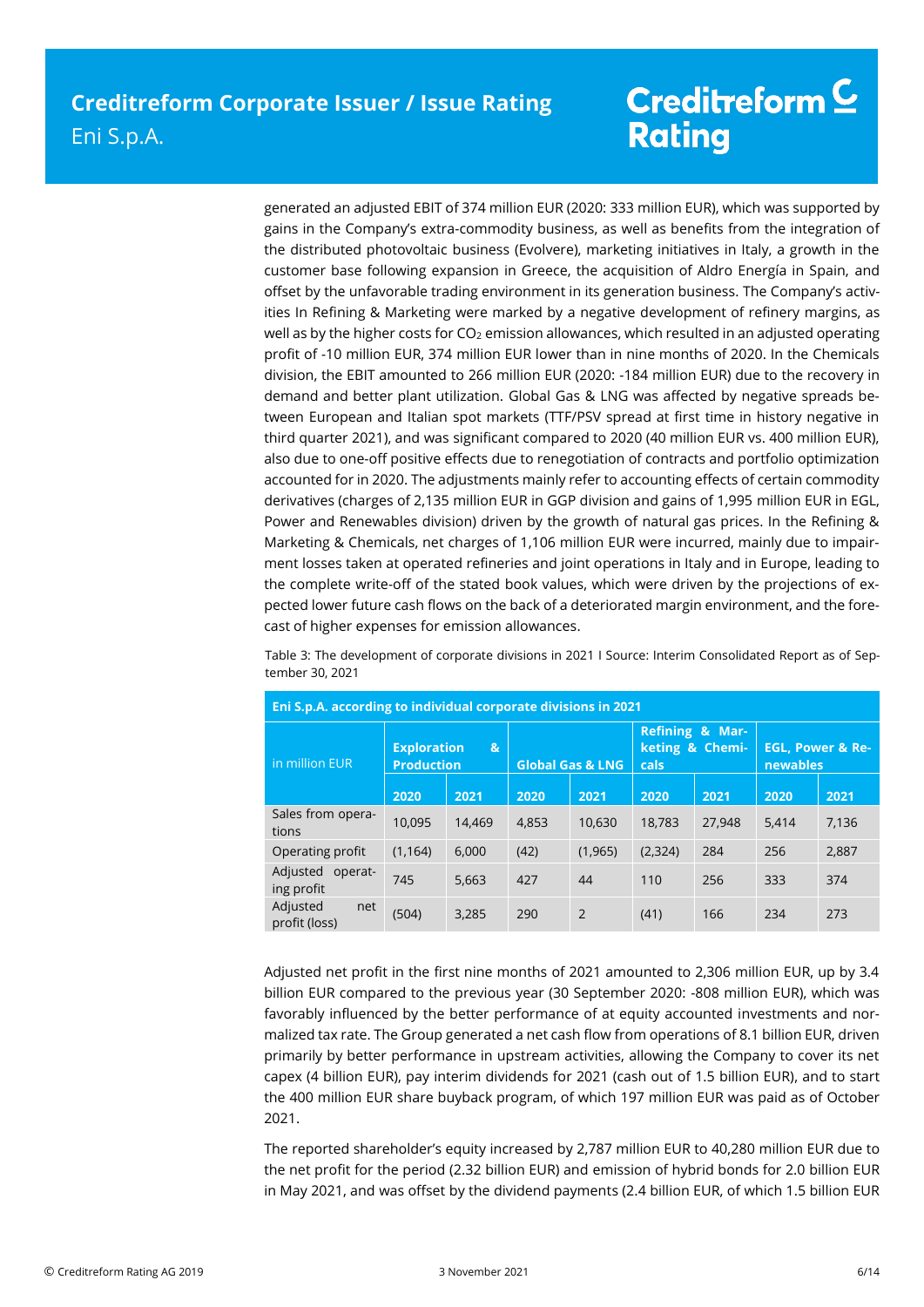interim dividend for 2021). Net borrowings remained almost unchanged at 16,622 million EUR (31.12.2020: 16,586 million EUR).

For the financial year 2021, the Company expects cash flow from operations before changes in working capital of approximately 12 billion EUR, an organic capex of 6 billion EUR, of which 4.6 billion EUR in the Exploration & Production segment, and a reported leverage of 0.28. The hydrocarbon production is expected to reach 1.7 million boe/d, partly due to the upgraded target for new explorations of 700 million boe from previously 500 million boe, mainly because of the significant discovery in the Ivory Cost.

Overall, Eni was able to prove the resilience of its business model - not least thanks to relatively low exploration costs - and developed a wide-ranging package of cost- and liquidity-saving measures which allowed it to withstand the crisis period. The Group's good access to the financial market, and the issuance of hybrid bonds, insured robust liquidity during the crisis period and made it possible for balance sheet indebtedness to remain at its pre-crisis level.

The Company's strategy is developed in line with its major goal of becoming completely emission-free (Scope 1, 2 and 3) by 2050 according to the statements of the Paris agreement. It is based on a step-by-step transformation of the business model through the expansion and diversification of the retail business and renewables, as well as investing in, developing, and increasing the business share of new technologies such as CO2 capture, production of bio-fuels, use of energy from the ocean, production of hydrogen, and innovative recycling technologies.

Aiming to reduce the dependency on global economic cycles and oil prices, and with a view to the global goal of achieving emission neutrality, the Company has set a range of measures for the period of 2021-2024 which should ensure a stable liquidity position for the Company by growing in new business areas. For this period, the envisaged capex amounts to 27 billion EUR, of which 20% is related to renewables, decarbonization and recycling projects. 55% of the total capex remains uncommitted. Dividend payments and share buyback programs will depend on oil market prices. For the next four years, Eni has introduced an expenditure ceiling of approximately 400 million EUR for the exploration phase, which should be possible through concentration at near-field initiatives, and a return to mature super-basins in Africa, Norway, Southeast Asia and the Gulf of Mexico. The development of hydrocarbon reserves will concentrate on assets with high cash generation and low break-even. The gas share in the production mix is intended to be raised to 60% by 2030 and to over 90% by 2050. The GGP business is expected to become more integrated in the Company's upstream activities, along with an increase of the LNG share and of long-term supply contracts. In the Refining & Marketing business, the Company plans to reduce its exposure to volatile prices and demand by investing in further processing, development of new distribution channels and markets, focus on circular economy projects, as well as enlarging the supply of low-carbon products (bio-fuels, hydrogen, electric charging) at the service stations. In EGL, the customer portfolio will grow, together with generation capacity through renewables. The decarbonization process also includes projects for enhancing energy efficiency, deployment of negative emissions technologies, and forestry.

With its integrated business model, the Company is well established in the market and has a fundamentally solid position. Even though the level of the Eni's financials has deteriorated due to the consequences of the COVID-19 pandemic in 2020, we expect a stabilization of results as well as an improved cash flow generation in the coming years, (as can already be seen in the Group results for Q3 2021), which should have a positive impact on the Company's profitability and financial stability ratios. In spite of the last financial year's downward trend in earnings and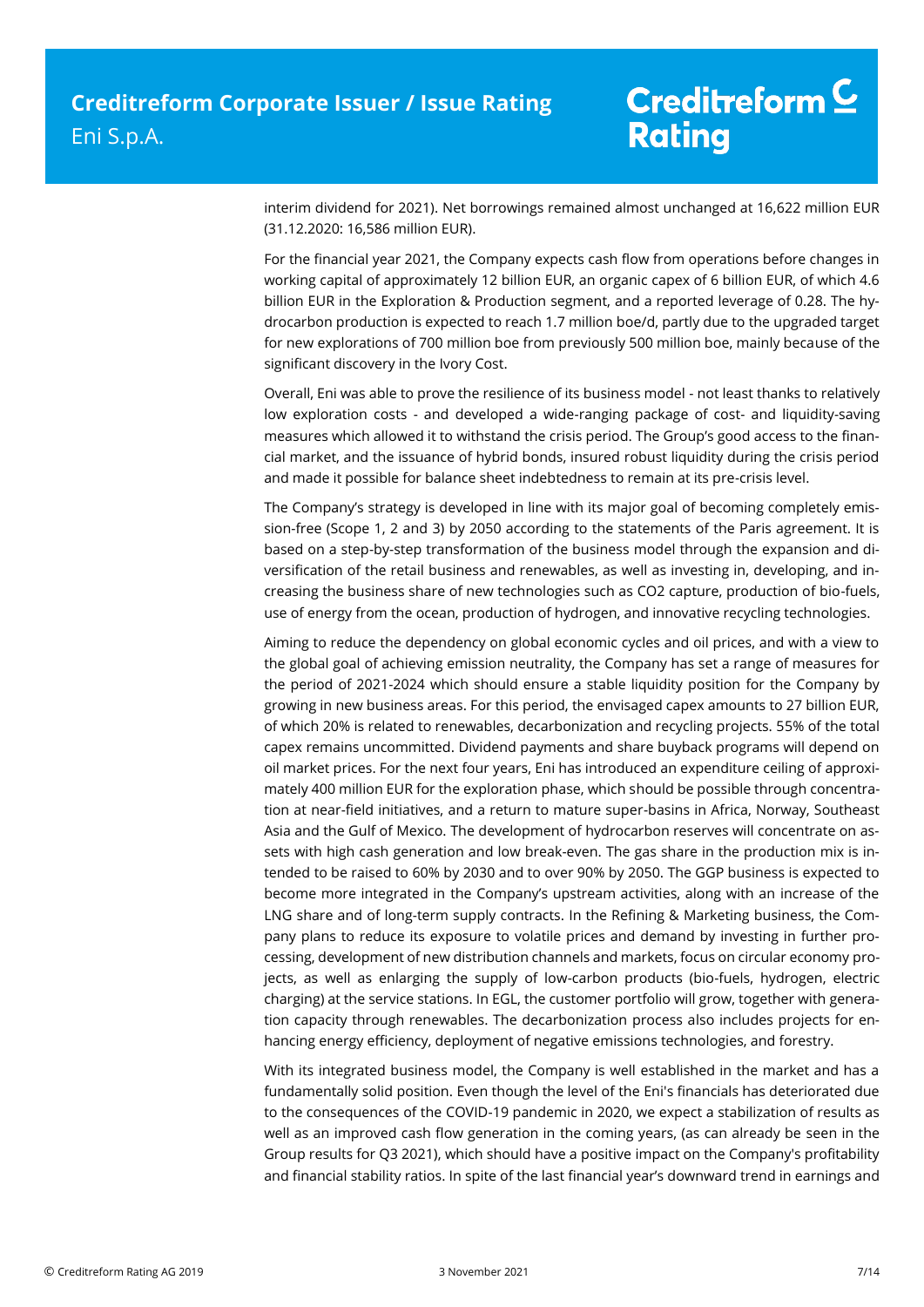profits, the Group's liquidity situation is adequate and should allow corresponding room for maneuver for the expected investments.

### **Issue rating**

### **Further issuer ratings**

In addition to the rating of Eni S.p.A., the following Issuer and its issues (see below), have been rated.

Eni Finance International SA (issuer)

Eni Finance International SA was incorporated under the laws of the Kingdom of Belgium on 22 December 1995 for an indefinite duration in the form of a limited liability company and operates under the laws of the Kingdom of Belgium. Eni S.p.A. directly owns 33.61 per cent of issuer's share capital and indirectly owns, through a company incorporated under the laws of The Netherlands, the remaining 66.39 per cent. According to its articles of association, the corporate purposes of the issuer are, inter alia, to carry out activities in Belgium and abroad, for the exclusive benefit of companies held directly or indirectly by Eni S.p.A. Such activities consist mainly of the provision of financial services such as granting loans on a short, medium and long-term basis, granting financial guarantees, liquidity management, hedging currency risks and interest rate fluctuations, insurance, risk management and fund raising.

Due to the corporate, strategic, liability, financial, economic and performance-related interdependencies of the issuer and Eni S.p.A. we derive the unsolicited issuer rating of the subsidiary from the unsolicited issuer rating of Eni S.p.A. and set it equal to its rating of BBB+/stable.

### **Issue rating details**

The rating objects of this issue rating are exclusively the long-term senior unsecured notes, denominated in euro, issued by Eni S.p.A., and Eni Finance International SA (issuers), which are included in the list of ECB-eligible marketable assets. The ECB list of eligible marketable assets can be found on the website of the ECB.

The notes have been issued under the EMTN Programme with its latest prospectus of 12 October 2021. This EMTN Programme amounts to 20 billion EUR. The notes and coupons under the EMTN Programme constitute unsubordinated, unsecured obligations of the issuers, and rank at least pari passu among themselves and all other present and future unsecured obligations of the issuers. According to the base prospectus, the notes benefit from a negative pledge provision and a cross default mechanism. We have assigned the long-term senior unsecured issues issued by Eni S.p.A. a rating BBB+/stable. This decision is mainly based on the corporate rating of Eni S.p.A.

Other types of debt instruments or issues denominated in other currencies have not been rated by CRA. For a list of all currently valid ratings and additional information, please consult the website of Creditreform Rating AG.

The following tables provide an overview of the ratings issued by Creditreform Rating AG in this context, as well as the key features of the EMTN Programme according to prospectus of 12 October 2021.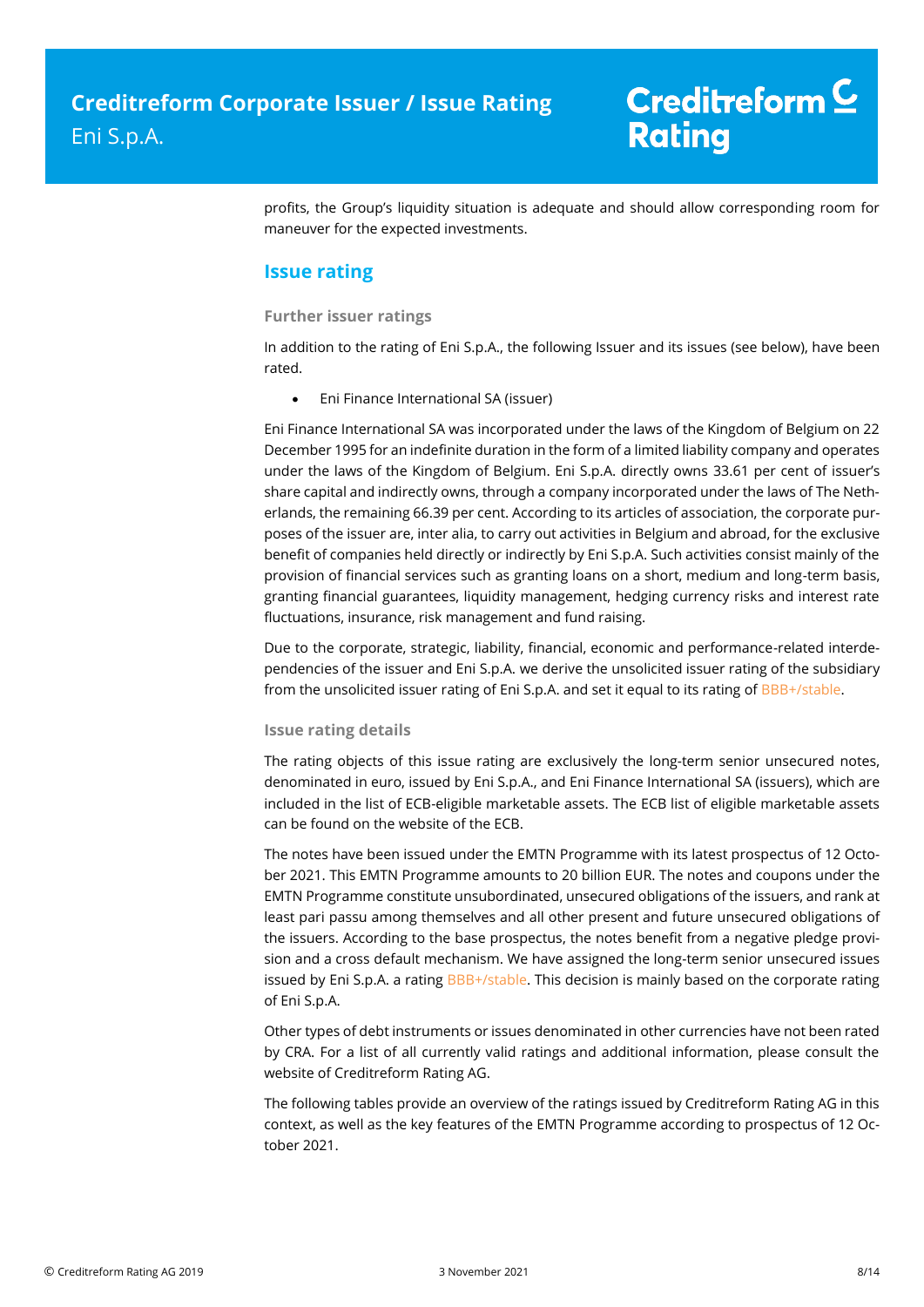#### **Overview**

Table 4: Overview of CRA Ratings I Source: CRA

| <b>Rating Category</b>                                | <b>Details</b> |               |  |
|-------------------------------------------------------|----------------|---------------|--|
|                                                       | Date           | Rating        |  |
| Eni S.p.A. (Issuer)                                   | 03.11.2021     | BBB+ / stable |  |
| Eni Finance International SA (Issuer)                 | 03.11.2021     | BBB+ / stable |  |
| Long-term Local Currency (LC) Senior Unsecured Issues | 03.11.2021     | BBB+ / stable |  |
| Other                                                 | $- -$          | n.r.          |  |

Table 5: Overview of 2021 Euro Medium Note Programme I Source: Base Prospectus dated 12.10.2021

| <b>Overview of 2021 EMTN Programme</b> |                                                                     |             |                                 |  |
|----------------------------------------|---------------------------------------------------------------------|-------------|---------------------------------|--|
| Volume                                 | EUR 20,000,000,000                                                  | Maturity    | Depending on<br>respective bond |  |
| Issuer / Guarantor                     | Eni S.p.A.<br>(Guarantor)<br>Eni Finance International<br><b>SA</b> | Coupon      | Depending on<br>respective bond |  |
| Arranger                               | Goldman Sachs Interna-<br>tional                                    | Currency    | Depending on<br>respective bond |  |
| Credit enhancement                     | none                                                                | <b>ISIN</b> | Depending on<br>respective bond |  |

All future LT LC senior unsecured notes issued by Eni S.p.A. and Eni Finance International SA with similar conditions to the current EMTN Programme, denominated in euro and included in the list of ECB-eligible marketable assets will, until further notice, receive the same ratings as the current LT LC senior unsecured notes issued under the EMTN Programme. Notes issued under the Programme in any currency other than EUR, or other types of debt instruments, have not yet been rated by CRA. For a list of all currently valid ratings and additional information, please consult the website of Creditreform Rating AG. For the time being, other emission classes, or Programmes and issues not denominated in EUR, will not be assessed.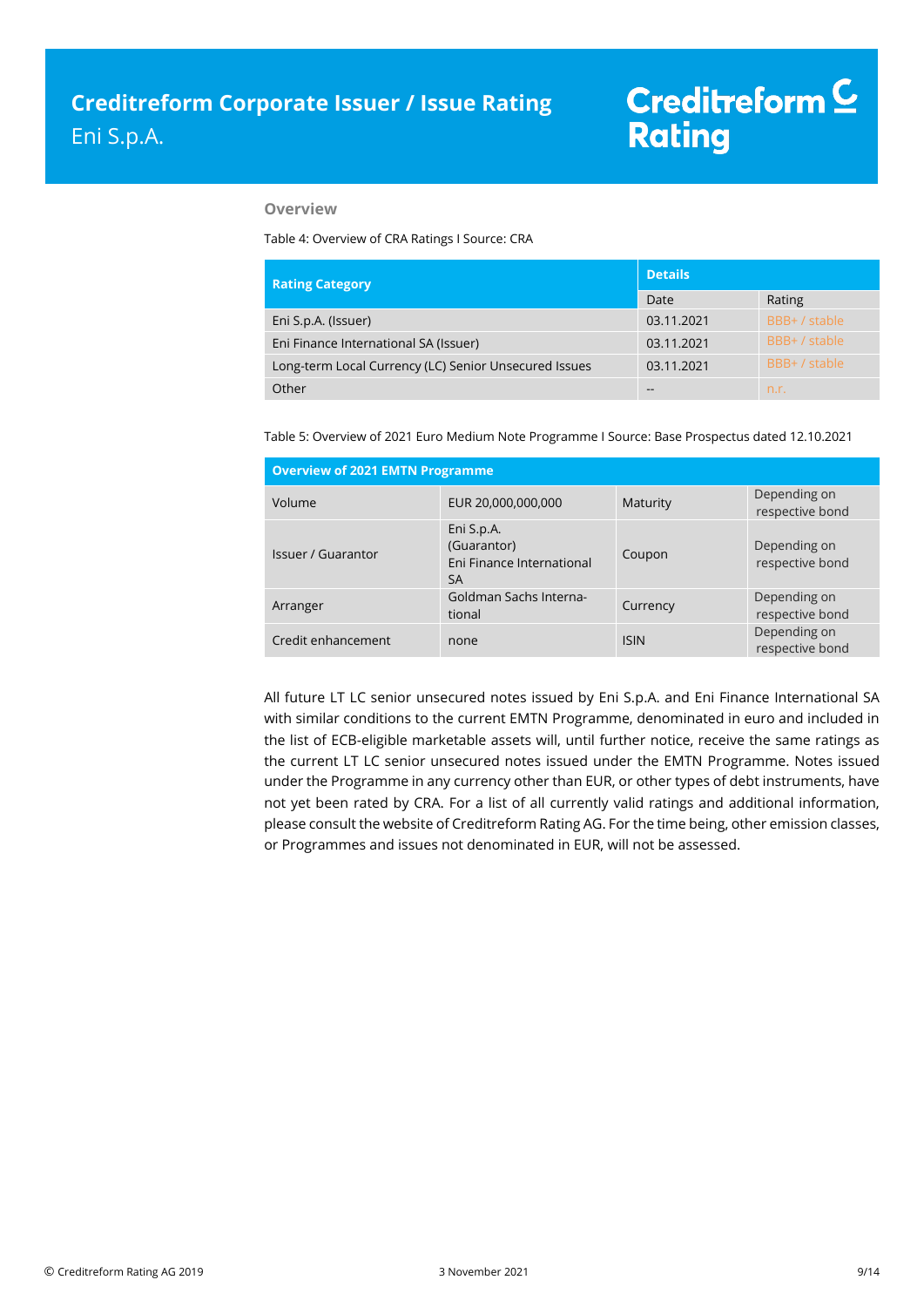### **Appendix**

**Rating history**

The rating history is available under:

<https://www.creditreform-rating.de/en/ratings/published-ratings.html>

Table 6: Corporate issuer rating of Eni S.p.A. | Source: CRA

| Event          | <b>Rating date</b> | $\mathsf I$ Publication date | <b>Monitoring period</b> | <b>Result</b> |
|----------------|--------------------|------------------------------|--------------------------|---------------|
| Initial Rating | 26.04.2019         | 03.05.2019                   | Withdrawal of the rating | BBB+ / stable |

Table 7: Corporate issuer rating of Eni Finance International SA | Source: CRA

| Event          |            | <b>Rating date</b> Publication date | Monitoring period        | Result      |
|----------------|------------|-------------------------------------|--------------------------|-------------|
| Initial rating | 26.04.2019 | 03.05.2019                          | Withdrawal of the rating | BBB+/stable |

Table 8: LT LC senior unsecured issues issued by Eni S.p.A. | Source: CRA

| <b>Event</b>   |            | <b>Rating date</b> Publication date | Monitoring period        | <b>Result</b> |
|----------------|------------|-------------------------------------|--------------------------|---------------|
| Initial rating | 26.04.2019 | 03.05.2019                          | Withdrawal of the rating | BBB+/stable   |

Table 9: LT LC senior unsecured issues issued by Eni S.p.A. | Source: CRA

| Event          | <b>Rating date</b> | $\blacksquare$ Publication date | <b>Monitoring period</b> | <b>Result</b> |
|----------------|--------------------|---------------------------------|--------------------------|---------------|
| Initial rating | 26.04.2019         | 03.05.2019                      | Withdrawal of the rating | BBB+ / stable |

#### **Regulatory requirements**

 $\overline{a}$ 

The rating<sup>2</sup> was not endorsed by Creditreform Rating AG (Article 4 (3) of the CRA-Regulation).

The present rating is, in the regulatory sense, an unsolicited rating that is public. The analysis was carried out on a voluntary basis by Creditreform Rating AG, which was not commissioned by the Issuer or any other third party to prepare the present rating.

The rating is based on the analysis of published information and on internal evaluation methods for the assessment of companies and issues. The rating object was informed of the intention of creating or updating an unsolicited rating before the rating was determined.

The rating object participated in the creation of the rating as follows:

| With Rated Entity or Related Third Party Participation | No |
|--------------------------------------------------------|----|
| With access to Internal Documents                      | No |
| With Access to Management                              | No |

<sup>&</sup>lt;sup>2</sup> In these regulatory requirements the term "rating" is used in relation to all ratings issued by Creditreform Rating AG in connection to this report. This may concern several companies and their various issues.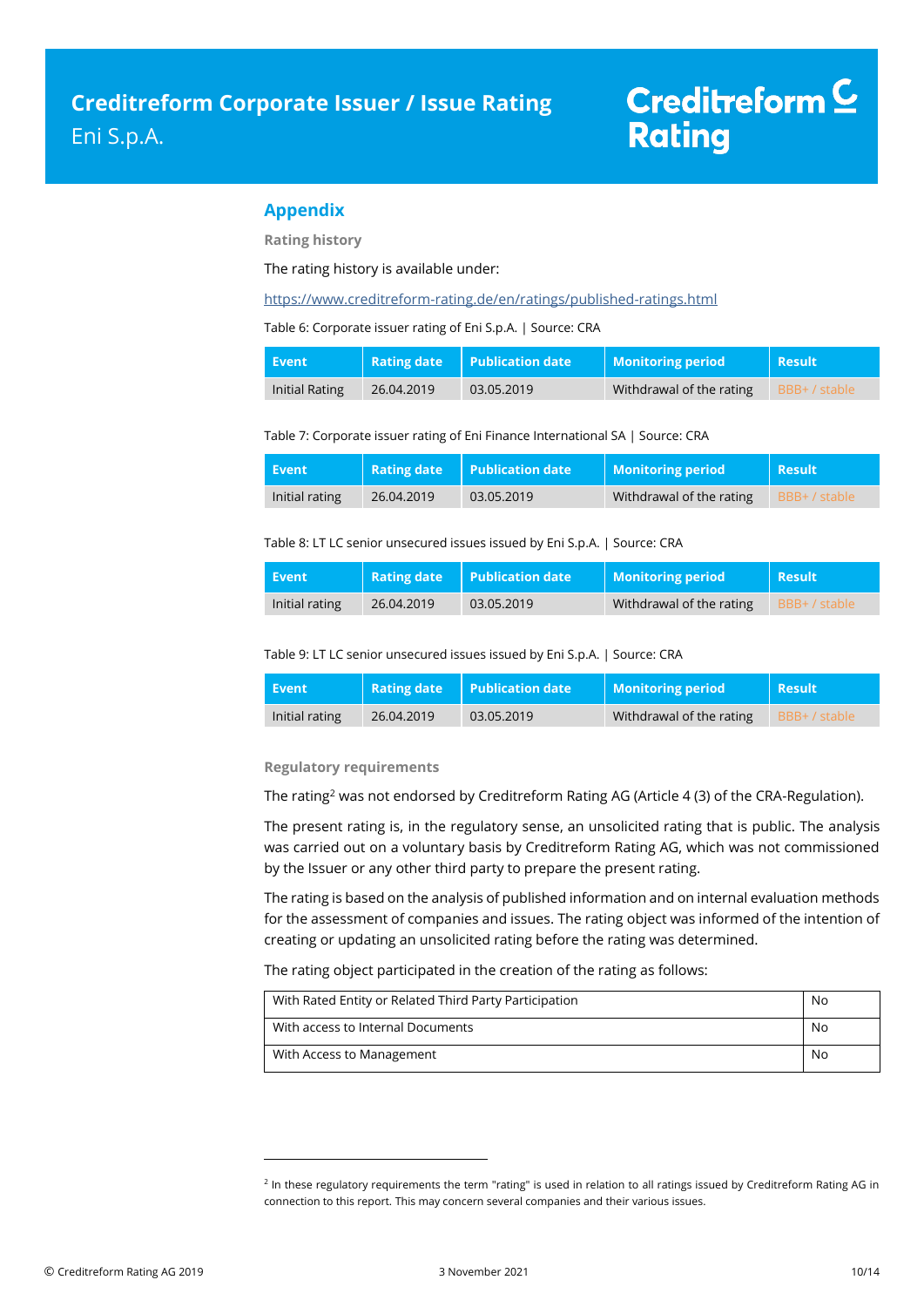A management meeting did not take place within the framework of the rating process.

The documents submitted and information gathered were sufficient to meet the requirements of Creditreform Rating AG's rating methodologies.

The rating was conducted based on the following rating methodologies and the basic document.

| <b>Rating methodology</b>              | <b>Version number</b> | Date         |
|----------------------------------------|-----------------------|--------------|
| <b>Corporate Ratings</b>               | 2.3                   | 29.05.2019   |
| Government-related                     | 1.0                   | 19.04.2017   |
| <b>Companies</b>                       |                       |              |
| Non-financial Corporate Issue Ratings  | 1.0                   | October 2016 |
| <b>Rating Criteria and Definitions</b> |                       | January 2018 |

The documents contain a description of the rating categories and a definition of default.

The rating was carried out by the following analysts:

| <b>Name</b>       | <b>Function</b> | <b>Mail-Address</b>               |
|-------------------|-----------------|-----------------------------------|
| Elena Damijan     | Lead-analyst    | E.Damijan@creditreform-rating.de  |
| Natallia Berthold | Analyst         | N.Berthold@creditreform-rating.de |

The rating was approved by the following person (person approving credit ratings, PAC):

| Name             | <b>Function</b> | Mail-Address                      |
|------------------|-----------------|-----------------------------------|
| Philipp Beckmann | <b>PAC</b>      | P.Beckmann@creditreform-rating.de |

On 3 November 2021, the analysts presented the rating to the rating committee and the rating was determined. The rating result was communicated to the Company on 3 November 2021. There has not been a subsequent change to the rating.

The rating will be monitored until Creditreform Rating AG withdraws the rating. The rating can be adjusted as part of the monitoring, if crucial assessment parameters change.

In 2011, Creditreform Rating AG was registered within the European Union according to EU Regulation 1060/2009 (CRA-Regulation). Based on this registration, Creditreform Rating AG is allowed to issue credit ratings within the EU and is bound to comply with the provisions of the CRA-Regulation.

### **ESG-factors**

You can find out whether ESG factors were relevant to the rating in the upper section of this rating report "Relevant rating factors".

A general valid description for Creditreform Rating AG, as well as a valid description of corporate ratings for understanding and assessing ESG factors in the context of the credit rating process, can be foun[d here.](https://creditreform-rating.de/en/about-us/regulatory-requirements.html?file=files/content/downloads/Externes%20Rating/Regulatorische%20Anforderungen/EN/Ratingmethodiken%20EN/The%20Impact%20of%20ESG%20Factors%20on%20Credit%20Ratings.pdf)

### **Conflict of interests**

No conflicts of interest were identified during the rating process that might influence the analyses and judgements of the rating analysts involved or any other natural person whose services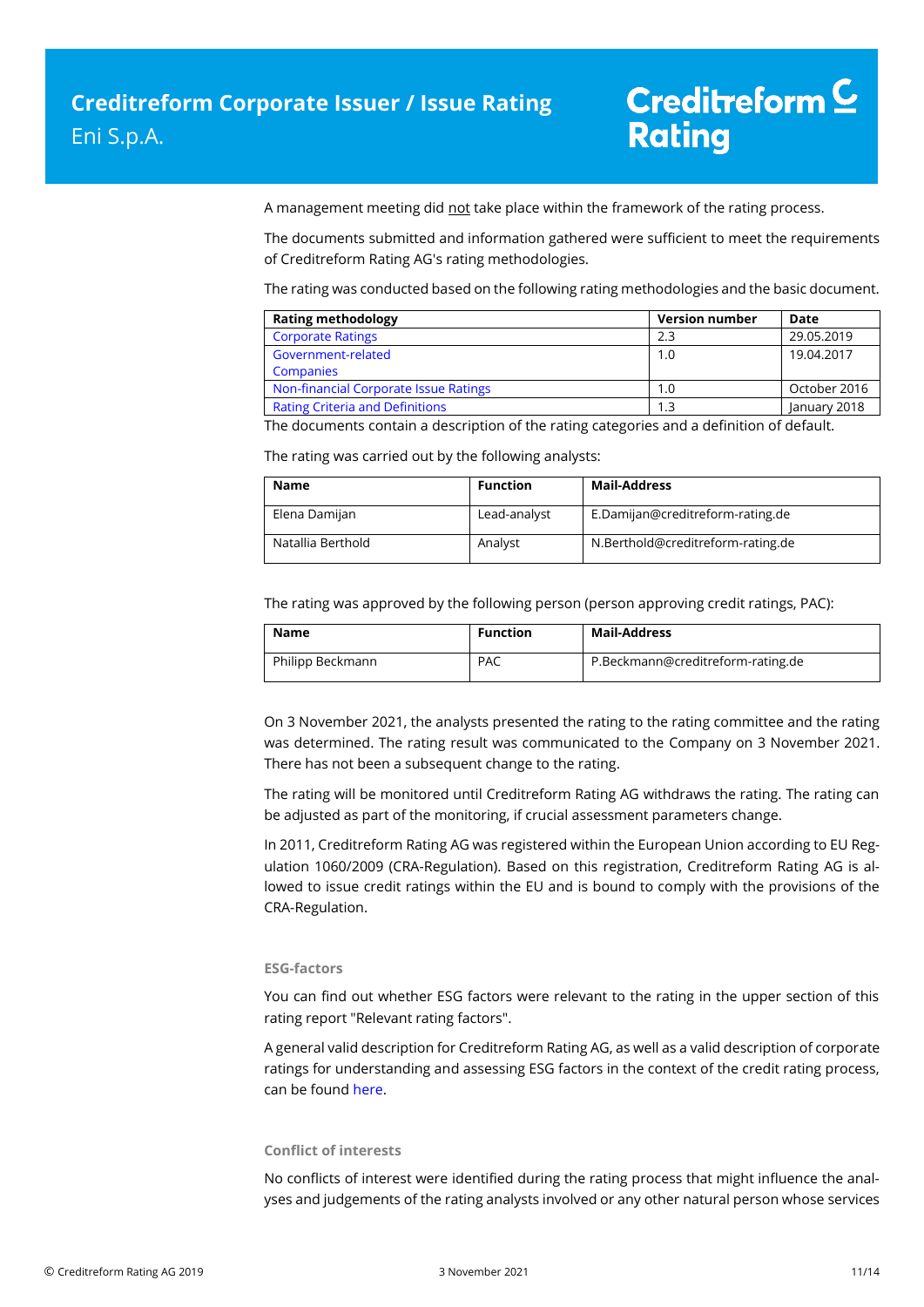are placed at the disposal or under the control of Creditreform Rating AG and who are directly involved in credit rating activities or in approving credit ratings and rating outlooks.

In the event of providing ancillary services to the rated entity, Creditreform Rating AG will disclose all ancillary services in the credit rating report.

### **Rules on the presentation of credit ratings and rating outlooks**

The approval of credit ratings and rating outlooks follows our internal policies and procedures. In line with our "Rating Committee Policy", all credit ratings and rating outlooks are approved by a rating committee based on the principle of unanimity.

To prepare this credit rating, Creditreform Rating AG has used following substantially material sources:

Corporate issuer rating:

- 1. Annual report
- 2. Website
- 3. Internet research

Corporate issue rating:

- 1. Corporate issuer rating incl. information used for the corporate issuer rating
- 2. Documents on issues / instruments

There are no other attributes and limitations of the credit rating or rating outlook other than those displayed on the Creditreform Rating AG website. Furthermore, Creditreform Rating AG considers as satisfactory the quality and extent of information available on the rated entity. With respect to the rated entity, Creditreform Rating AG regarded available historical data as sufficient.

Between the time of disclosure of the credit rating to the rated entity and the public disclosure, no amendments were made to the credit rating.

The Basic Data Information Card indicates the principal methodology or version of methodology that was used in determining the rating, with a reference to its comprehensive description.

In cases where the credit rating is based on more than one methodology or where reference only to the principal methodology might cause investors to overlook other important aspects of the credit rating, including any significant adjustments and deviations, Creditreform Rating AG explains this fact in the credit rating report and indicates how the different methodologies or other aspects are taken into account in the credit rating. This information is integrated in the credit rating report.

The meaning of each rating category, the definition of default or recovery and any appropriate risk warning, including a sensitivity analysis of the relevant key rating assumptions such as mathematical or correlation assumptions, accompanied by worst-case scenario credit ratings and best-case scenario credit ratings are explained.

The date at which the credit rating was initially released for distribution and the date when it was last updated, including any rating outlooks, is indicated clearly and prominently in the Basic Data Information Card as a "rating action"; initial release is indicated as "initial rating", other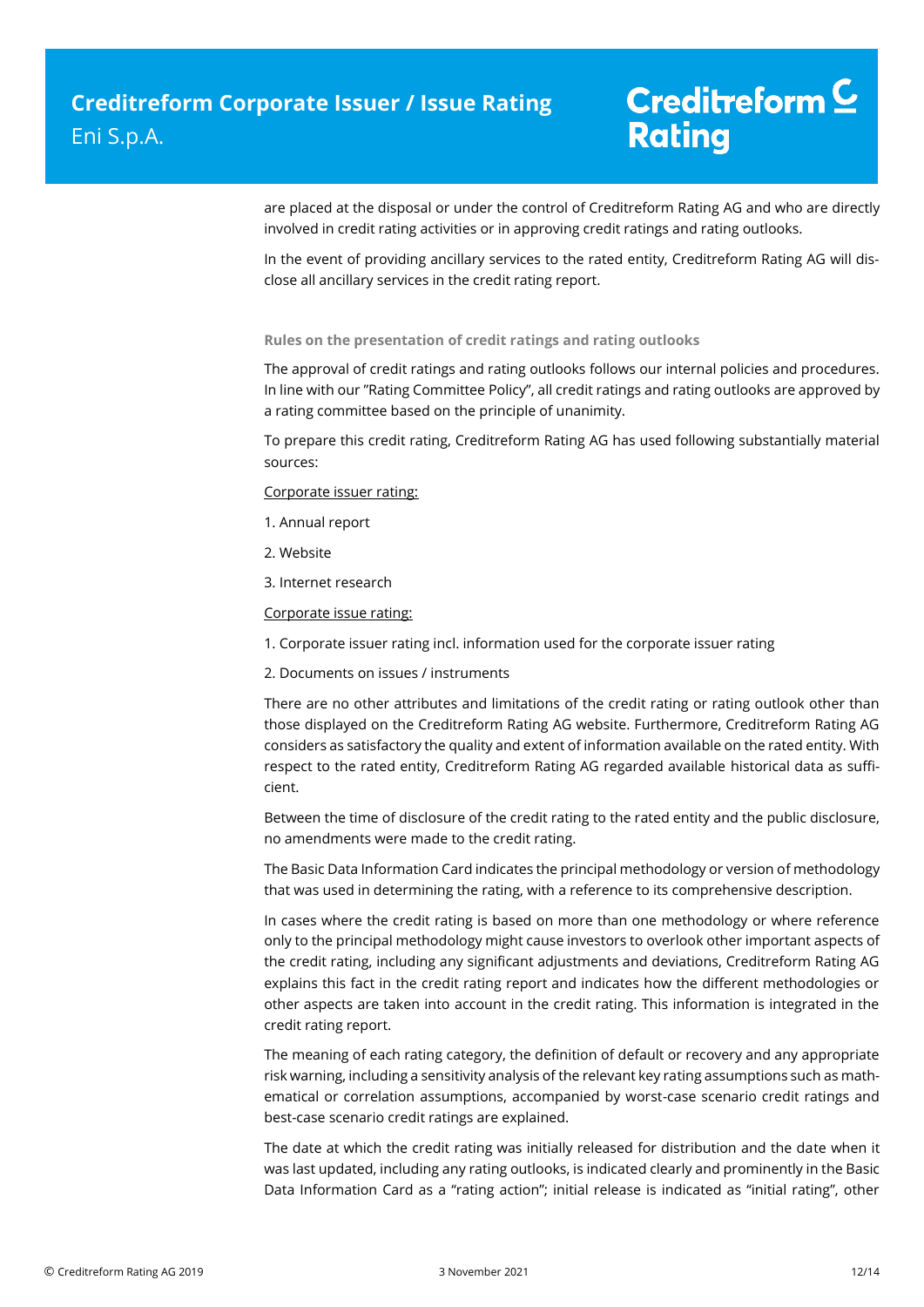updates are indicated as an "update", "upgrade" or "downgrade", "not rated", "confirmed", "selective default" or "default".

In the case of a rating outlook, the time horizon is provided during which a change in the credit rating is expected. This information is available within the Basic Data Information Card.

In accordance with Article 11 (2) EU-Regulation (EC) No 1060/2009, a registered or certified credit rating agency shall make available, in a central repository established by ESMA, information on its historical performance data including the rating transition frequency and information about credit ratings issued in the past and on their changes. Requested data are available at th[e ESMA](https://cerep.esma.europa.eu/cerep-web/statistics/defaults.xhtml)  [website.](https://cerep.esma.europa.eu/cerep-web/statistics/defaults.xhtml)

An explanatory statement of the meaning of Creditreform Rating AG's default rates are available in the credit rating methodologies disclosed on the website.